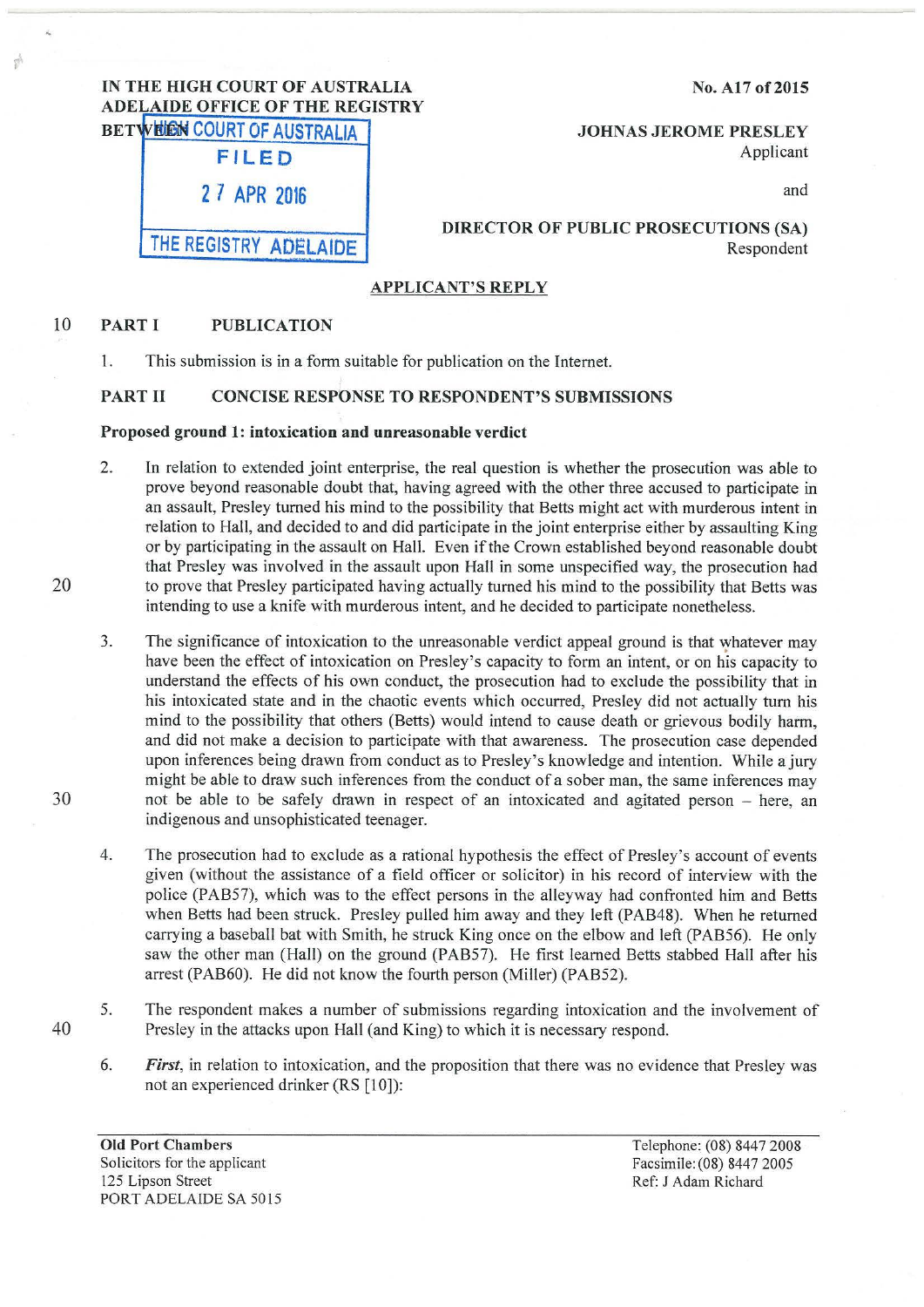- 6. I Presley was described during the first altercation as intoxicated, staggering and swaying around and as having really red blood shot eyes (MAB289-290) and as being intoxicated pretty significantly (MAB708). The respondent's submission that there was evidence Presley did not appear as intoxicated as Betts misapprehends the passage of evidence relied upon, which was to the opposite effect (MAB289);
- 6.2 Presley's reading was not estimated to be about 0.2% but over 0.2% (MABI044-1045);
- 6.3 on the question of capacity to reason despite intoxication, the jury may have viewed Presley as someone who was not only 18 years of age and in a highly agitated state (he "flipped out" (PAB52)) but also as someone who was:
	- (a) emotionally immature, based on his responses when told he was going to be arrested (he was too young to go to jail, he wanted to see his mum and was crying) (PAB36-37);
	- (b) somewhat unsophisticated, based on his statement to the police that he understood English "a little bit" and but didn't "understand the full white fella style" (PAB38).

Further, in so far as the prosecution case required drawing inferences that despite his intoxication he appreciated the possibility of how *others* would act, the relevant events occurred over a very short period oftime, Presley said he didn't even know Miller's name (PAB56-58) and indeed that he did not know until in the cells that Betts had stabbed King (PAB56, 60). The submissions that Presley was able to walk, talk and turn his mind to whether to bring a weapon along with him (RS [16]-[17]) do not address the key question.

- 7. *Secondly,* in response to the respondent's submissions regarding Presley's involvement in the scene itself (and the inferences that might be drawn therefrom) (RS [9]):
	- 7.1 Presley's plea is not inconsistent with his account to police. Otherwise, it does not add to the evidence in the case;
	- 7.2 the submission that there were four people around Hall assaulting him and there were four accused relies on the evidence of Ms Bateman and Ms Turner;
	- 7.3 in fact, Bateman said:
		- (a) there were a total of at least six persons who came to the alley  $(MAB310, 343)$ ;
		- (b) two persons were assaulting King and one with a baseball cap and one with a crucifix tattoo (MAB250);
		- (c) both the persons who were attacking King had something in their hands (MAB250) (cp. Presley's interview (PAB55-56) and King's evidence (MAB183));
		- (d) one of those assaulting King could have had dark clothes and been topless (MAB315);
		- (e) she saw King on the ground before she saw Hall on the ground (MAB314 );
		- (f) the two persons assaulting King were doing so right up until they ran away (MAB3!9) and this was after those assaulting Hall ran away. Those assaulting Hall ran when the dog was let out (MAB319, 347);
- 7.4 in fact, Turner said there were at least six to eight aboriginal boys in the group that came 40 out of the alleyway (MAB376) and nine altogether (MAB430), and she described six or eight around King (MAB377) and four to five around Hall (MAB383).
	- 8. *Thirdly,* in so far as the respondent argues that there is eyewitness evidence that implicates Presley as physically involved in the attack on Hall, the respondent relies on the evidence of

10

Î.

20

30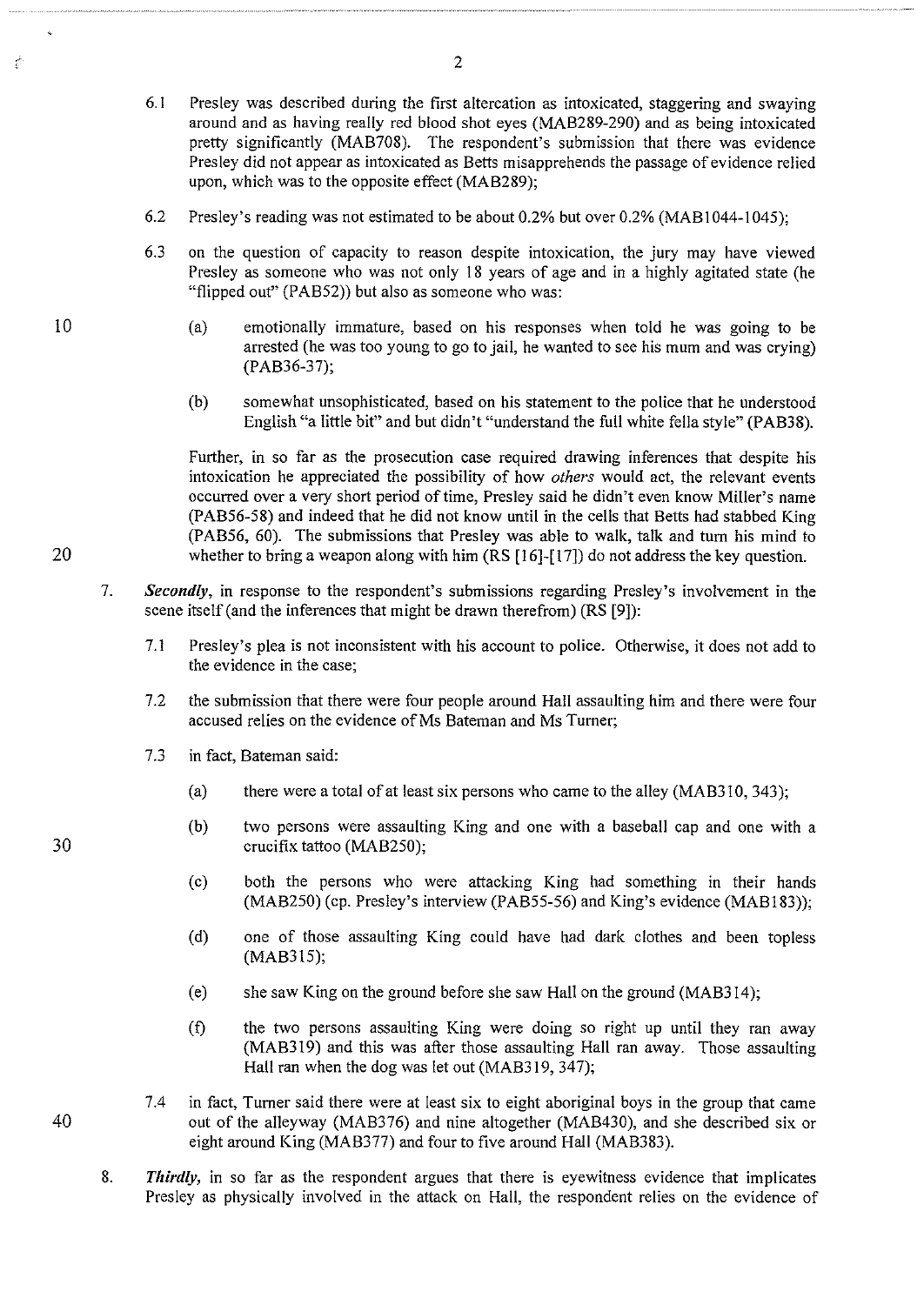Bateman and Turner, but fails to take into account the numbers they describe as involved in assaulting both King and Hall at the same time, and ignores the irreconcilable conflict between their two accounts.

- 8.1 The respondent contends that someone meeting Presley's description and having a silver pole was hitting Hall with that pole as well as stomping on Hall's stomach, relying on Turner's evidence (MAB383). However:
	- (a) Turner said the person she saw with the silver pole was definitely not one of the two boys involved in the earlier altercation (MAB437);
	- (b) she described silver shiny basketball shorts that looked new and said that they were not matte or a flat grey colour (MAB434), namely the colour of Presley's grey boxers seized. Further, the baseball bat was not silver but black (MAB616);
	- (c) she said the person had no top on (MAB382), and therefore she could not be talking about the same person Bateman was referring to who she identified as wearing a red basketball singlet (MAB289).
- 8.2 The respondent contends that there is eyewitness evidence identifying Presley as being at the scene and "involved in the beating of Mr Hall", relying on Bateman's evidence (MAB269). It should be noted that Bateman (who was drinking Jack Daniels and coke (MAB232) and said the events happened very fast (MAB318):
	- (a) identified the person as the same person she had seen at the earlier altercation based solely on his clothing, in particular, a red basketball top and three quarter length blue shorts (MAB322, 323, 329). She also described another person wearing a red basketball top and three-quarter pants and white shoes who she said was carrying a shovel (MAB248) (see also "red basketball tops" (MAB253));
	- (b) she described the person she identified as wearing white sneakers (MAB322). White sandshoes (Ex P48) were seized from Miller upon which blood spots and the DNA of Hall was located (MAB886, Ex P67, Ex P68); however
	- (c) Presley had grey boxer shorts (MAB761) and there were a number of witnesses who saw him without a top and bare feet around the time of the second incident (MAB733 (Eylander), PAB16 (McQuade), PAB25 (Bos). See also King's description of the first altercation (MAB93-94)); and
	- (d) Findlay-Smith described a man with a baseball bat and basketball singlet with a shaved head (which Presley did not have) (MAB554), and he did not think that the person he had seen earlier at the fish and chip shop (MAB577-578) was one of those around Hall (MAB585).
	- (e) Furthermore, Bateman saw King on the ground before she saw Hall on the ground (MAB314) and said the two boys with King were with him right up until they ran away (MAB319, 347);
	- (f) she said both of those attacking King had something in their hands and one looked like he had a pole (MAB250, 315) (consistently with King who said he was struck by two persons, one with a pole and the other with a baseball bat (MAB 182-183), and consistently with Presley's statement to the police that he and Smith struck King and then he left (PAB55-56));
	- (g) Bateman said one of the two hitting King could have been topless (MAB3!5).
- 9. *Fourthly,* in response to the respondent's reliance upon the evidence that, before returning to Grant Street with a baseball bat, Presley said *"Let's go back and see what these people- go and see what the problem* is" (RS [5]), it must be remembered that, in the initial altercation, Betts was

20

10

30

40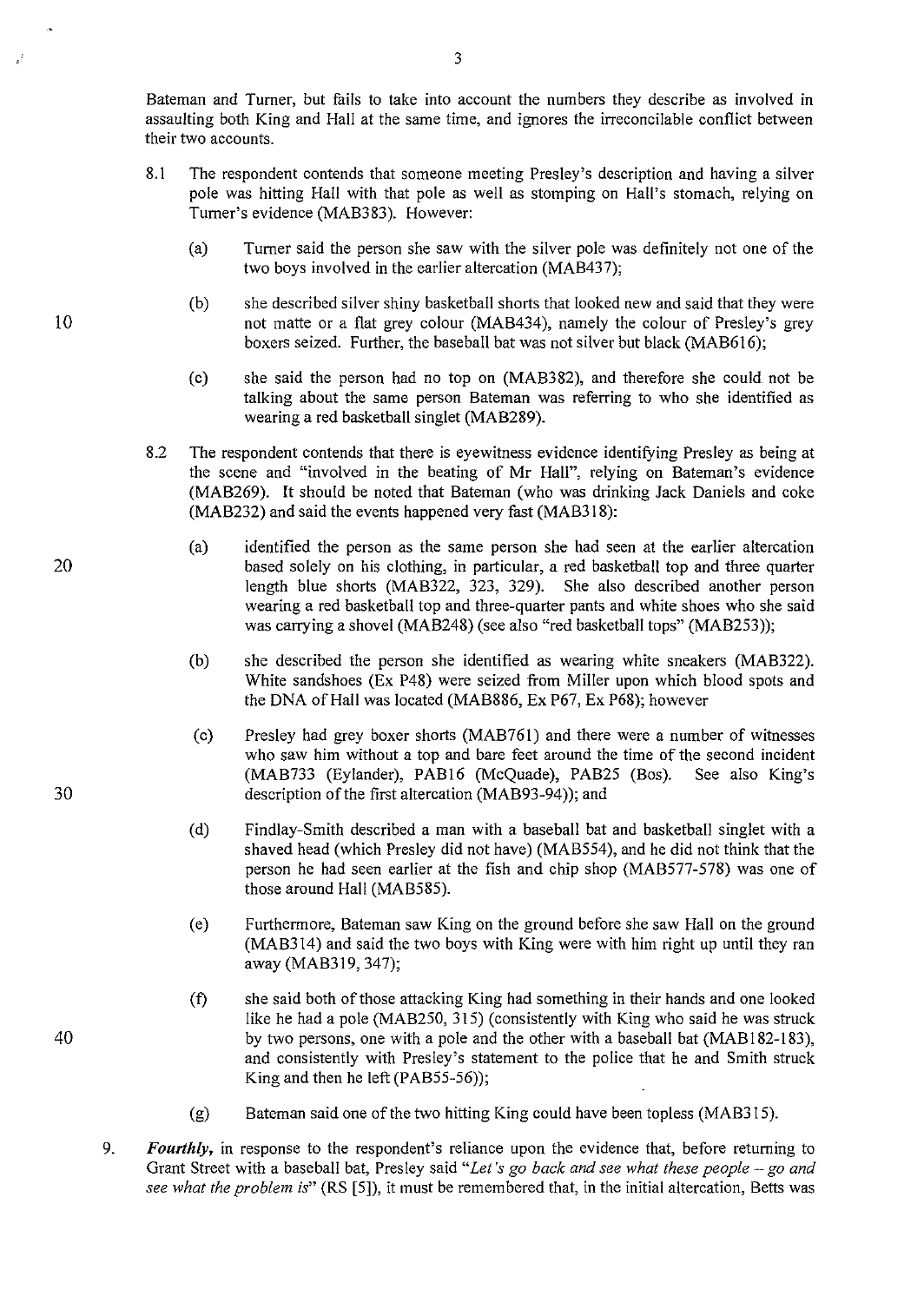punched to the mouth and Hall was seen to push one of the two aboriginal men (CCA [9]; MAB1764). This is despite the evidence of some observers of the initial altercation that no violence was directed towards Presley and Betts in the initial altercation, which may be partly explained by the evidence of Finlay-Smith that King had subsequently told him that he would not be popular if he disclosed this and that if he did "no-one will get a victims of crime" (MAB 1544 ). In context, Presley's taking of a baseball bat did not manifest an intention to act with murderous intent. Indeed, although Presley was involved in an assault upon King, plainly, despite opportunity to do so, he refrained from inflicting grievous bodily harm upon King (either in retribution for the earlier conduct or for any other reason).

- 10 10. *Fifthly,* in response to the respondent's submission that the unchallenged evidence was that Presley and Betts left Presley's house together with Miller and Smith on foot (RS [6]), the evidence does not present any clear picture to the effect that the various accused travelled together to the scene<sup>1</sup>.
	- 11. *Sixthly,* the respondent asserts that it was open to infer that Presley knew when they walked to Grant Street that Betts was carrying a knife (RS [7]). Apart from the question of whether the various accused were in close proximity, the fact is that none of the witnesses, including Willis, saw Betts carrying or holding a knife, even those who witnessed the confrontation.
- 12. *Seventhly,* it is asserted that there was evidence that Hall was hit with something consistent with a baseball bat, implying involvement by Presley, and reliance is placed upon spots of blood on 20 Presley's shorts (RS [9]). These matters were addressed at AS [25.4]-[25.5].

### **Proposed ground 2: reconsidering** *McAuliffe*

13. The respondent submits that the applicant has not grappled with the issues arising from the reasoning in *Jogee,* nor with the reasons given in *Clayton* for declining to re-open *McAuliffe* (RS [22]).

# Overcoming previous reasons to decline to re-open *McAulif(e*

- 14. As to the latter, the reasons why it is submitted *McAuliffo* should be reconsidered are those set out by Kirby J in *Clayton* (summarised at AS [71]-[72]) and the additional factor that, contrary to the position which obtained at the time of *Gillard* and *Clayton,* the position in *McAuliffo* is now at variance with that of another court of final appeal (reached after consideration of the Australian 30 position and the earlier decision of the Privy Council *(Chan Wing-Sui)* which proved influential in *McAuliffe).* 
	- 15. The point that was sought to be made at AS [85] was both that the law as reflected by *McAuliffe*  is not long-standing and that further, unlike principles of private law upon which it might reasonably be supposed that citizens have taken advice and structured their affairs, there is a limited sense in which parties act in reliance upon variations to doctrines of criminal law.
- 16. Further, the respondent is wrong to characterise AS [89] as a significant concession militating against a reconsideration of *McAuliffe* (RS [42]). The point being made was that it is obviously difficult to identify from decided cases that the operation of the *McAuliffe* approach has resulted in an unjust conviction because in cases involving a jury verdict it will usually be impossible to 40 divine the precise basis upon which the conviction has been entered. What is clear, and accepted

Ė

 $\mathbf{1}$ For example, the witness Eylander of 48 Butterfield Road described a slightly lighter skinned bare chested person sprinting past on the road (towards the scene of the attack), followed "not long after" by two darker skinned people walking in the same direction on the footpath (MAB1553-1557, MAB731-733). The witness Strobl of 19-21 Green Street saw a bare chested male holding a pole in the intersection of Green Street and Butterfield Street who was approached by a car and told to "get in the car, get in the fucking car", but did not do so and continued on towards the lane which led to the scene of the assault (MAB1555- 1557; MAB592-600).